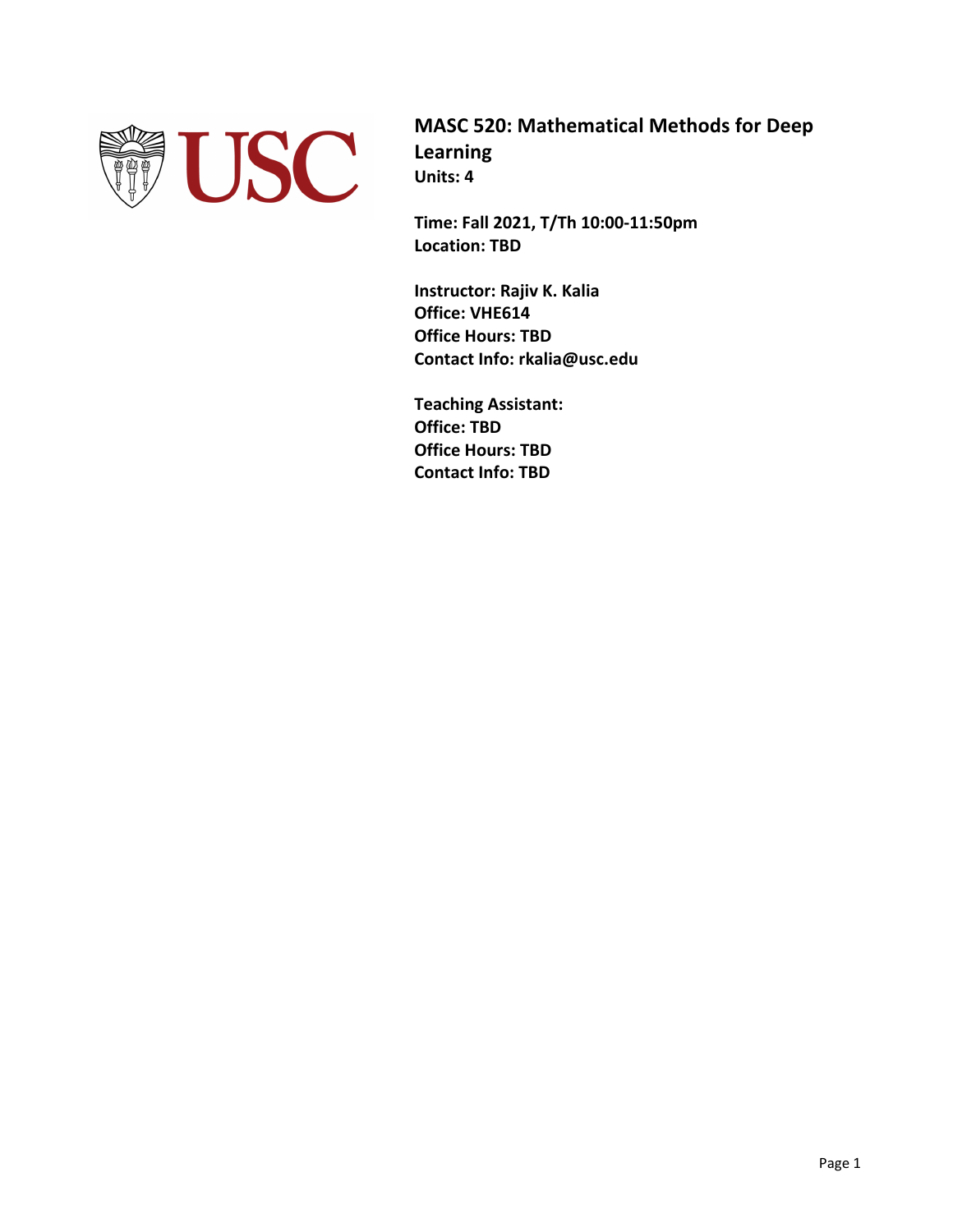# **Course Description**

MASC 520 is a foundational mathematical course for deep learning. It provides graduate students with in-depth knowledge of mathematics needed to understand deep learning. The course covers a variety of topics such as linear algebra, probability and statistics, optimization, Fourier series and Fourier tansforms, ordinary and partial differential equations, and Markov Chain Monte Carlo methods. Each topic is introduced with an application of deep learning to problems in the physical sciences and engineering. Students are required to do four projects chosen from the following topics: feed forward neural network, convolutional neural network, recurrent neural network, neural network solvers for differential equations, autoencoders, deep generative models such as Restricted Boltzmann Machine and Deep Boltzmann Machine, Deep Reinforcement Learning, and graph neural networks.

# **Learning Objectives**

The course aims to provide graduate students with in-depth mathematical knowledge to design and implement deep learning algorithms for analyses of experiments and simulations in the physical sciences and engineering.

**Prerequisite(s):** None **Co-Requisite(s):** None **Concurrent Enrollment:** None **Recommended Preparation**: None

## **Course Notes**

Grading type: letter grade. All course notes will be provided on Blackboard.

### **Required Readings and Supplementary Materials**

Deep Learning by I. Goodfellow, Y. Bengio and A. Courville (ISBN-13 : 978-0262035613) Mathematical Methods for Physicists  $7<sup>th</sup>$  Ed by G. Arfken. (ISBN-13: 978-0123846549)

# **Grading Breakdown**

| <b>Assessment Tool (assignments)</b> | <b>Points</b> | % of Grade |
|--------------------------------------|---------------|------------|
| Homework                             | 100           | 33%        |
| Midterm                              | 100           | 33%        |
| Projects                             | 100           | 34%        |
| TOTAL                                | 300           | 100%       |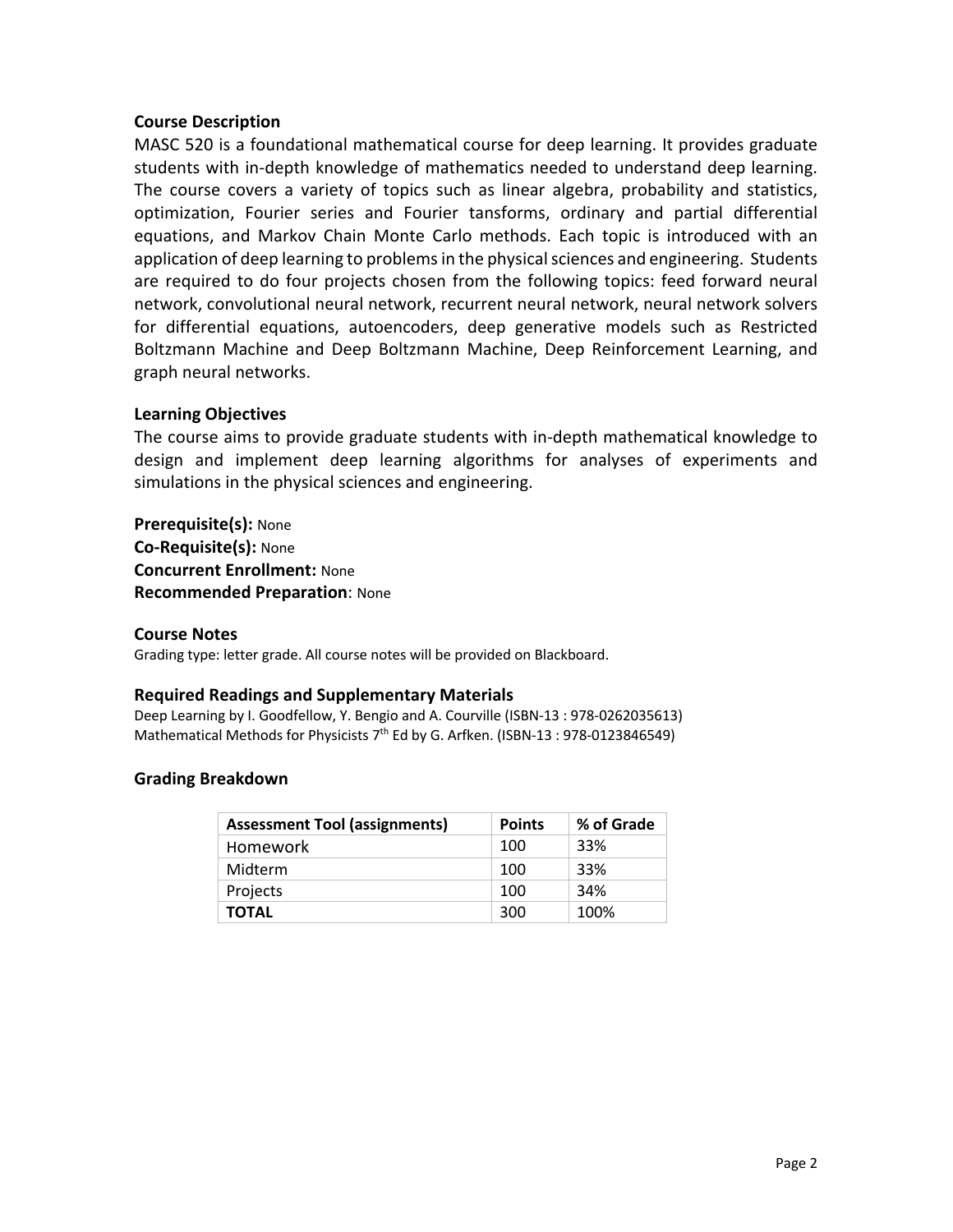## **Course Breakdown**

- **Introduction to Machine Learning**
- **Linear Vector Spaces, Operators, Matrices and Tensors**
- **Probability and Information Theory**
- **Fourier Series and Fourier Transforms**
- **Differential Equations**
- **Machine Learning Basics**
- **Deep Networks**
- **Optimization for Training Deep Models**
- **Convolutional Neural Networks**
- **Recurrent Neural Networks**
- **Structured Probabilistic Models for Deep Learning**
- **Deep Generative Models**
- **Deep Reinforcement Learning**
- **Graph Neural Networks**

# **Statement on Academic Conduct and Support Systems**

## **Academic Conduct:**

Plagiarism – presenting someone else's ideas as your own, either verbatim or recast in your own words – is a serious academic offense with serious consequences. Please familiarize yourself with the discussion of plagiarism in SCampus in Part B, Section 11, "Behavior Violating University Standards" policy.usc.edu/scampus-part-b. Other forms of academic dishonesty are equally unacceptable. See additional information in SCampus and university policies on scientific misconduct, policy.usc.edu/scientificmisconduct.

### **Support Systems:**

*Counseling and Mental Health - (213) 740-9355 – 24/7 on call* studenthealth.usc.edu/counseling

Free and confidential mental health treatment for students, including short-term psychotherapy, group counseling, stress fitness workshops, and crisis intervention.

*National Suicide Prevention Lifeline - 1 (800) 273-8255 – 24/7 on call* suicidepreventionlifeline.org Free and confidential emotional support to people in suicidal crisis or emotional distress 24 hours a day, 7 days a week.

*Relationship and Sexual Violence Prevention Services (RSVP) - (213) 740-9355(WELL), press "0" after hours – 24/7 on call* studenthealth.usc.edu/sexual-assault